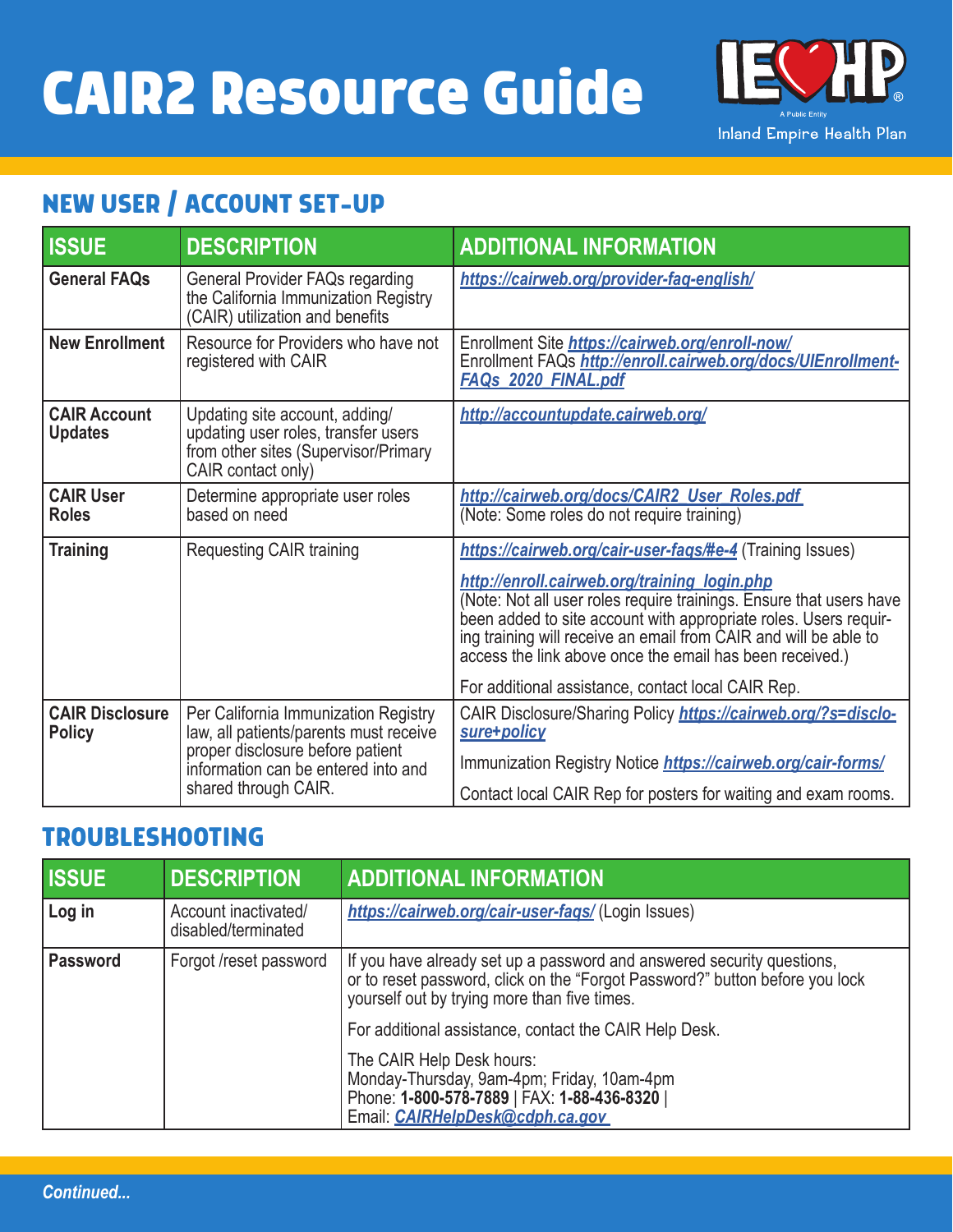# **TROUBLESHOOTING** (continued)

| <b>ISSUE</b>                                                      | <b>DESCRIPTION</b>                                       | <b>ADDITIONAL INFORMATION</b>                                                                                                                                                                                                                                                                                                                                                                                                 |                                                                                                                                                                                                                                                                                                                                                                                                                                                                                                                    |
|-------------------------------------------------------------------|----------------------------------------------------------|-------------------------------------------------------------------------------------------------------------------------------------------------------------------------------------------------------------------------------------------------------------------------------------------------------------------------------------------------------------------------------------------------------------------------------|--------------------------------------------------------------------------------------------------------------------------------------------------------------------------------------------------------------------------------------------------------------------------------------------------------------------------------------------------------------------------------------------------------------------------------------------------------------------------------------------------------------------|
| <b>CAIR Training</b><br><b>Videos &amp; User</b><br><b>Guides</b> | User Guides for CAIR<br>functions and training<br>videos | https://cairweb.org/cair2-training-resources/<br><b>CAIR2 User Guides:</b><br>• Login and Account Management<br>• Regular User<br>Inventory User (Power)<br>• Guide to Adding Historical<br>Immunizations<br>Guide to Using Manage<br><b>Patient Status</b><br>• Reminder/Recall User<br>• Organizational Reports User<br>• Read-Only User<br>$\cdot$ TB User<br>• School User<br>Manual Entry (Sites not using<br>inventory) | <b>Training Videos (minutes):</b><br>• Accessing CAIR (6:32)<br>• Managing Patients (10:58)<br>• Understanding the History/<br>Recommend Page (8:14)<br>• Adding Historical Immunizations (6:18)<br>• Vaccine Inventory (12:13)<br>• Adding New Immunization (8:51)<br>• Generating Patient-Specific Reports (5:43)<br>• Vaccine Transfers (11:35)<br>• Generating and Understanding<br>Ad Hoc Reports (12:34)<br>• Generating Benchmark and<br>Assessment Reports (19:52)<br>• School and Child Care User (11:56) |

# **CAIR FUNCTIONALITY**

| <b>ISSUE</b>                                    | <b>DESCRIPTION</b>                               | <b>ADDITIONAL INFORMATION</b>                                                                                                                                                                                                                                                                                              |
|-------------------------------------------------|--------------------------------------------------|----------------------------------------------------------------------------------------------------------------------------------------------------------------------------------------------------------------------------------------------------------------------------------------------------------------------------|
| <b>Electronic data</b><br>submission<br>via EHR | Signing up for data<br>exchange and<br>resources | https://cairweb.org/data-exchange/ (Resources to get started/review)<br>https://cairweb.org/dx-fags/ (Data Exchange FAQs)<br>https://igs.cdph.ca.gov/cair/ (Registering for data exchange)<br>For additional assistance, contact the Data Exchange Team at:<br>CAIRDataExchange@cdph.ca.gov                                |
| <b>Inventory</b><br><b>Management</b>           | Tips on inventory<br>function in CAIR            | http://cairweb.org/docs/CAIR2-Communications/2016Oct31 CAIR2Tips-In-<br><b>ventory.pdf</b> (CAIR2 Inventory Tips)<br>https://voutu.be/pIPL65pS5DE (Vaccine Inventory video)<br>https://cairweb.org/docs/CAIR2InventoryUserGuide 090116.pdf<br>(Inventory User Guide)<br>For additional assistance, contact local CAIR Rep. |

## **CAIR CONTACTS**

| <b>LOCAL CAIR REP (Inland Empire)</b>                                 | Ashley Diaz   Phone: (909) 383-2822   Email: ashley.diaz@cdph.ca.gov           |
|-----------------------------------------------------------------------|--------------------------------------------------------------------------------|
| <b>CAIR Help Desk</b><br>Monday-Thursday, 9am-4pm<br>Friday, 10am-4pm | Phone: 1-800-578-7889   FAX: 1-888-436-8320<br>Email: CAIRHelpDesk@cdph.ca.gov |
| <b>CAIR DATA EXCHANGE TEAM</b>                                        | <b>CAIRDataExchange@cdph.ca.gov</b>                                            |

*Continued...*